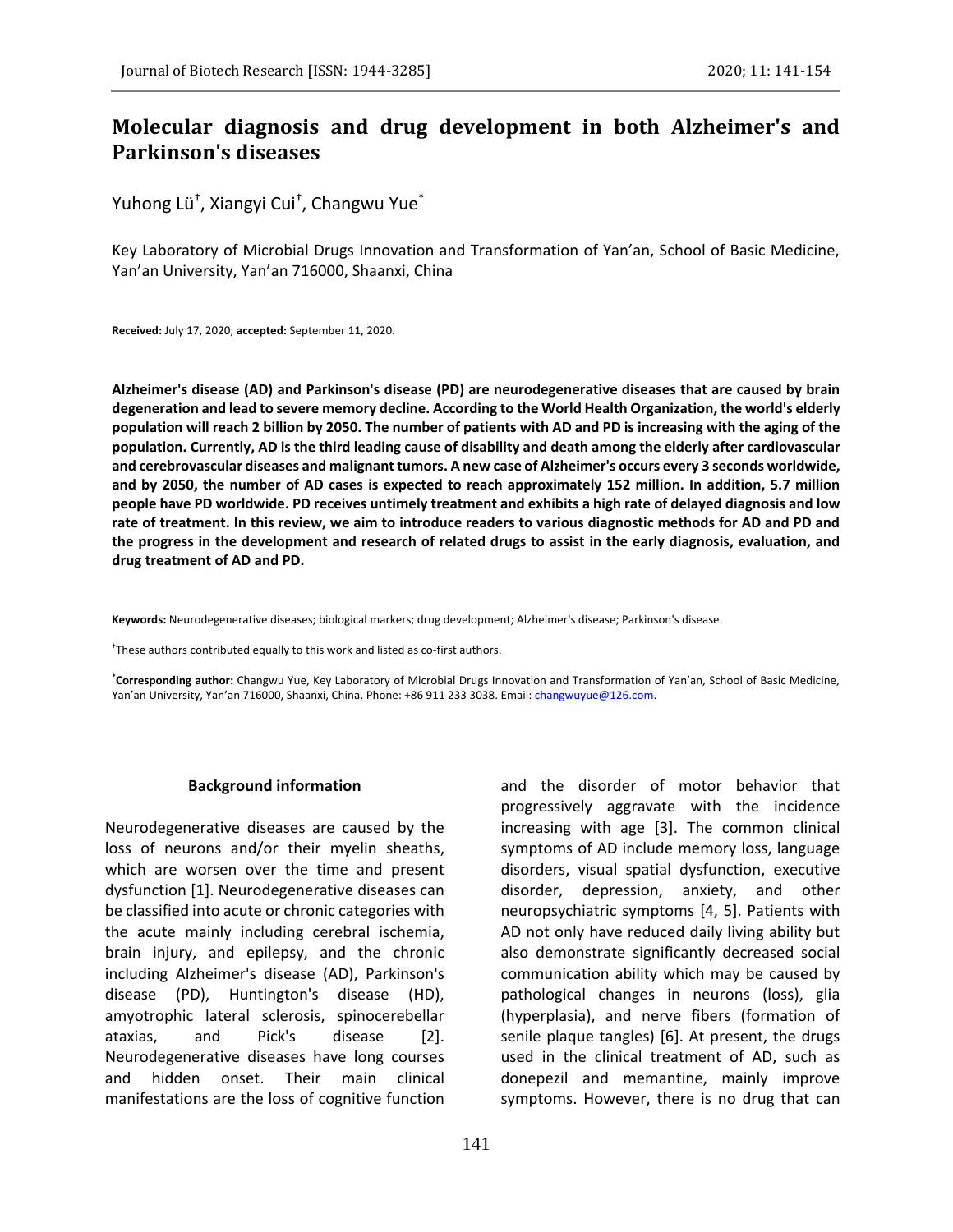delay or stop the progression of AD [7]. For the PD, although studies have shown that tremor is the first symptom presented by 75% of patients with PD, 15% of patients with PD do not exhibit tremor during the whole course of the disease. Most of patients with PD show static tremors, bradykinesia, myotonia, abnormal posture, and gait [8]. However, a recognized and accurate early objective diagnostic index for such neurodegenerative disease does not exist. Until now, there is lacking effective methods for preventing and organizing the occurrence and development of neurodegenerative diseases [9]. Drugs used for the treatments of both AD and PD include anticholinergic agents, levodopa preparations, dopaminergic receptor agonists, and catechol-O-methyltransferase inhibitors [10]. Relevant data show that, in 2018, approximately 50 million people suffered from dementia worldwide. By 2050, this number will increase by three times to 152 million. The global social costs related to dementia reached \$1 trillion US dollars in 2018 and will increase to \$2 trillion by 2030 [11]. Statistical data from the World Parkinson's Association show that the incidence of PD among people over 65 years old is 1.7% and that among people over 70 years old is 3% - 5%. At present, 5.7 million patients have PD worldwide [12]. The mechanisms of neurodegenerative diseases are not fully understood yet. These diseases are mostly treated through drug therapy, which is used mainly to slow disease progression, but less effective [13]. Therefore, finding biomarkers for early diagnosis and treatment targets and developing new drugs have become the focus and hot spot of research on neurodegenerative diseases.

### **Diagnosis of Alzheimer and Parkinson diseases**

The final diagnosis of neurodegenerative diseases mainly relies on the biopsy of brain tissue specimens or autopsy and the detection of related misfolded protein deposits and changes in specific brain histopathology [14-17]. The diagnosis of neurodegenerative diseases is

complicated because there has no effective alternative clinical diagnostic method [18], and the brain biopsy is difficult to carry out conventionally in clinical settings given its trauma and high risk while autopsy is not popular in many countries. Therefore, in addition to autopsy and biopsy, neurodegenerative diseases can be diagnosed on the basis of the three following aspects.

### **1. Diagnosis based on clinical symptoms**

The new research-based criteria for the diagnosis of AD introduced by the International Working Group (IWG) in 2007 present a conceptual framework for introducing biomarkers into the diagnosis of AD. These diagnostic criteria and the subsequent National Institute of Aging– Alzheimer's Association (NIA–AA) criteria were designed to cover the entire course of the disease from its asymptomatic phase to its most advanced stage. Their most important potential clinical application is to achieve early intervention in the prodromal phase of the disease and to facilitate the secondary prevention of AD in the preclinical phase. In the practical research applications of these criteria, a base has been found for establishing consistency that truly reflects the nature of AD criteria [19, 20]. Accordingly, biomarker studies have helped clarify the potential value of different biomarkers in the diagnosis of AD [21]. Research data have highlighted the potential values of cue recall tests for the assessment of situational memory impairment and the relevance of the hippocampus and its associated structural atrophy, as well as a renewed and an improved understanding of the values of cerebrospinal fluid (CSF) biomarkers including their relevance to pathology, and their importance. The interpretation of amyloid PET data has been improved, and its relevance to pathology has been demonstrated. Additional new ligands have been introduced and clarified. Over the past 14 years, IWG and NIA–AA have established diagnostic criteria for AD. These criteria well define the clinical phenotype of AD, integrate biomarkers into the diagnostic process, and cover the entire spectrum of the disease [22].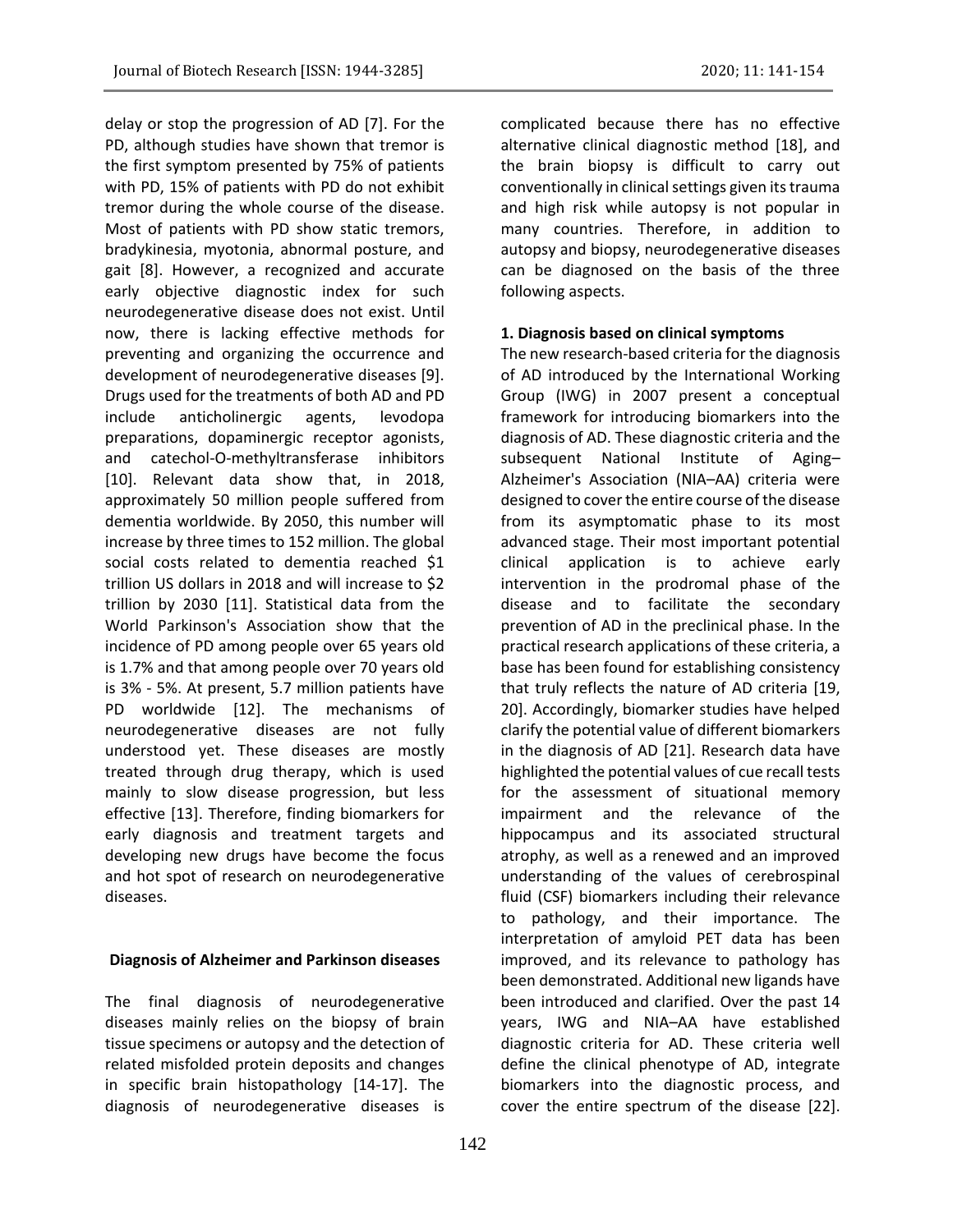Paroxysmal slow wave events (PSWEs) in the brain can be used to identify and quantitatively assess abnormal neural activity in the cortex and reflect the extent of blood–brain barrier damage. PSWEs can be applied as diagnostic indicators for brain diseases, such as AD and epilepsy, and as pharmacodynamic indicators for the treatment of blood–brain barrier injuries with drugs or antiepileptic drugs. The pathological transformation of the blood–brain barrier may be a potential mechanism for the occurrence of neurological diseases and therapeutic target [23].

The revised latest diagnostic criteria for PD have been published by the Movement Disorder Society (MDS). Comparison with the UK Brain Bank criteria revealed that in the MDS criteria, the diagnostic role of nonmotor symptoms has been expanded and diagnostic certainty has been classified (diagnosed as PD and most likely PD). The primary core criterion for the diagnosis of PD is the presence of motor retardation and, at least, one of the two main signs of stationary tremor or ankylosis. All core master signs must be examined in accordance with the method described in the MDS-sponsored revision of the Unified Parkinson's Disease Rating Scale [24]. Given that the pre-symptoms of PD are not obvious, patients are often already in the middle and late stages of PD by the time that various clinical indicators are observed. If patients with early PD are treated promptly, the potential for delaying the onset of the disease is great. Thus, the early diagnosis of PD is essential. Patients with PD are clinically diagnosed on the basis of the latest criteria by MDS including observable motor symptoms that are predominantly associated with PD in addition to other conditions, such as sleep disturbance, olfactory disturbance, cognitive impairment, and other nonmotor symptoms. Among these symptoms, sleep disturbance has been recognized as one of the universal symptoms of PD and can precede the appearance of motor symptoms [25]. Studies have shown that patients in the early stages of PD have developed localized electroencephalograms (EEG) activity alteration. Some scholars have identified small sample EEG classifications based on wavelet scattering and LSTM neural networks. Multiple sample EEG classification recognition and LSTM EEG classification recognition combining transient frequency and power spectral entropy feature extraction were performed and correlated. The F1 values and accuracy of these classification methods were compared. The experimental accuracy in the classification of EEG and normal EEG signals is over 92% with good results for PD. Thus, this method provides new ideas for early diagnosis of PD patients [26].

### **2. Diagnosis based on biological markers**

Similar to the diagnosis of cerebrovascular diseases, epilepsy, multiple sclerosis, and other diseases, the diagnosis of AD and PD made by a physician mainly depends on the clinical data of history and signs. There is no method with high specificity and sensitivity [27]. In recent years, with the development of biological markers, a series of neurobiochemical, molecular imaging, and neurogenetic markers has been developed and applied in the diagnosis of AD and PD, which has considerably improved diagnosis [28].

Patients with AD dementia may present characteristic CSF manifestations, namely, decreased Aβ and elevated total tau and P-tau [29]. Therefore, CSF can be used as a diagnostic marker for AD dementia, and characteristic changes in AD (decreased Aβ42 and increased tau protein) can also be applied to predict the outcome of MCI. The following methods are commonly used in the clinical diagnosis and antidiastole of AD, which include (1) structural MRI that can be used to detect regional or whole encephalatrophy due to axonal degeneration, synapse, and cell death by measuring the volume of the hippocampus and medial temporal lobe [30]; (2) 18F-FDG PET that can examine and evaluate the changes in synaptic function in patients with AD. The patients with dementia may exhibit decreased glucose metabolism in their temporal parietal and upper temporal areas or posterior temporal area, posterior cingulate cortex, and anterior wedge; (3) 18F-AV-45 PET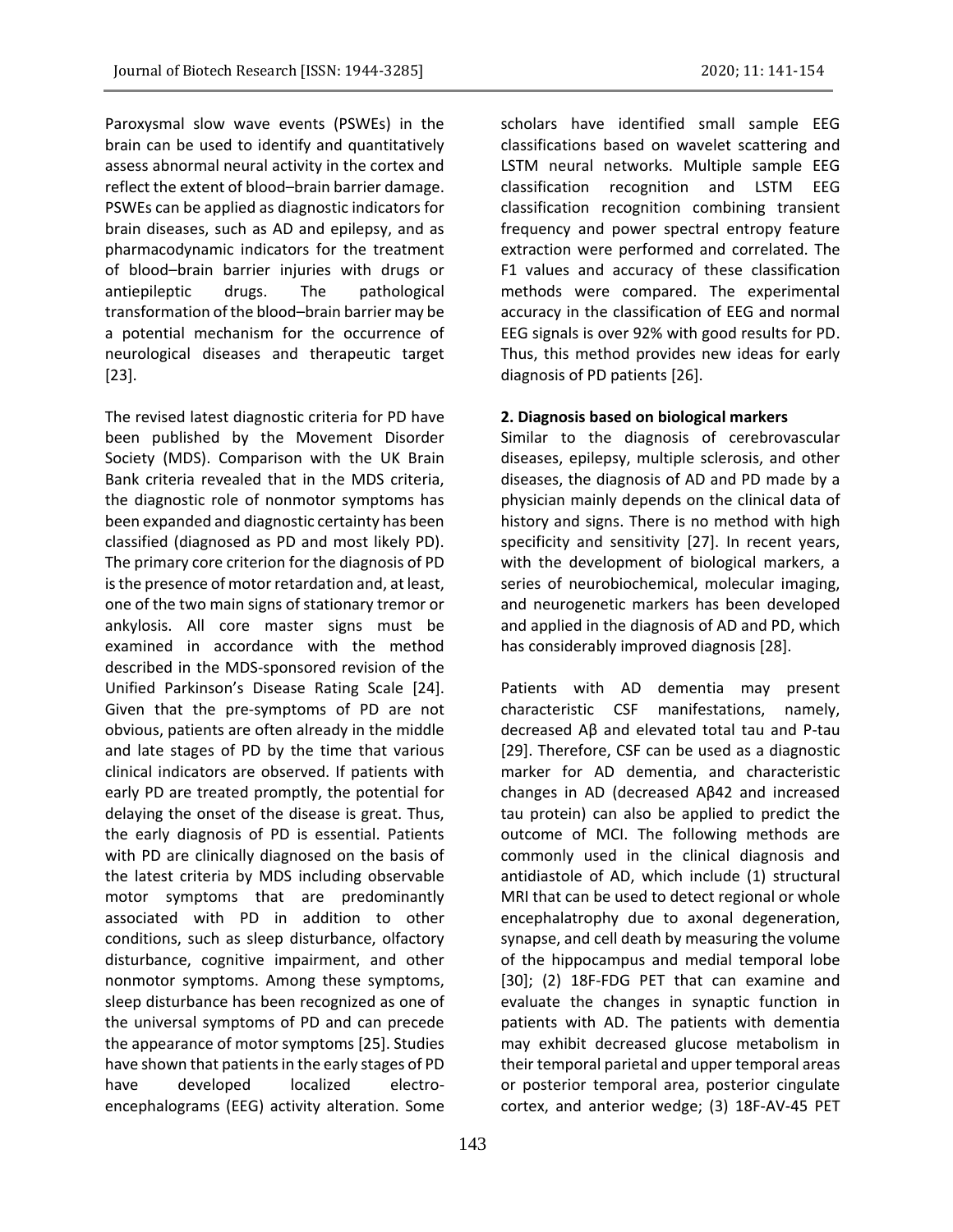that can demonstrate significant or peak amyloid deposition in patients with early or late MCI, respectively [31].

In recent years, circular RNA (circRNA), a new class of endogenous noncoding RNA, has been found with a covalent closed-loop structure formed by reverse splicing [32], which is different to the structure of linear RNA such as mRNA, microRNA, and lncRNA. circRNAs are highly expressed in the nervous system and enriched in the synapses [33]. The AD correlation and potential disease impact mechanisms of ADassociated circRNAs have been investigated via relative importance analysis, co-expression network analysis, and miRNA binding site prediction analysis. The results showed that changes in circRNAs can better reflect AD characteristics than the two known factors, namely, the number of APOE4 alleles (the most commonly used genetic risk factor for AD) and the proportion of neuronal estimates. In addition, AD-related circRNAs are co-expressed with known AD genes, and these circRNAs have potential microRNA binding sites that can be used to predict microRNA for AD-based targets and as peripheral biomarkers of presymptomatic and symptomatic AD and other potential neurodegenerative diseases [34].

The neurofibrillary light chain (NfL), a component of the cytoskeleton, is mainly expressed in largediameter myelin axons [35]. Mouse model studies on NfL have found that changes in body fluids are associated with brain damage, encephalatrophy, and multiple neurological diseasesincluding neurodegenerative diseases. A study using a single-molecule array (Simoa) platform to test serum NfL via a hypersensitive immunoassay, a cognitive test, and MRI examination (calculating encephalatrophy ratio) demonstrated that serum NfL concentration was elevated in mutant carriers, and the degree of elevation was associated with disease stage and symptom severity. Therefore, serum NfL may be a viable biomarker for early AD-related neurodegeneration [36].

AD can be diagnosed by using exosomes in peripheral blood as biomarkers. The experiment was divided into two stages, namely, discovery and validation, and the possible markers in the peripheral blood and CSF of the same subjects were systematically observed and compared. The results showed that the levels of Aβ, T-tau, and Ptau in the peripheral blood neurogenic exosomes of patients with AD had significantly increased and were highly correlated with their levels in cerebrospinal fluid. These results indicated that exosomes reflected the pathophysiological changes of the brain and that the diagnostic efficacy of exosomes was equivalent to that of CSF. An AD diagnostic model was established by combining Aβ42, T-tau, and P-tau and was used to evaluate the complexes of the three biomarkers via logical regression analysis. This model revealed that the complexes of exosome biomarkers had higher diagnostic efficiency than that of individual biomarker [37].

The concept of  $\alpha$ -synuclein in the pathogenesis of PD has been widely mentioned in genetic and proteomic studies. Early studies have found that variant rs356219 of α-synuclein is associated with increased α-synuclein transcription and content [38, 39]. Recent studies have proven that α-synuclein, the RPTOR gene, and the RPS6KA2 gene have epistatic interactions in modulating the age of onset of PD. Moreover, the dysfunctional activation of the mTOR pathway contributes to the aggregation of  $\alpha$ -synuclein and the pathological transmission of PD in the brain. Meanwhile, genetic variation in the mTOR pathway can interact with α-synuclein risk variants. These phenomena provide new ideas for the discovery of new biological markers and potential epistatic interactions [40].

Additionally, relevant studies have found that damage to mitochondrial function during neurodegenerative diseases and before neuronal death leads to sequential damage to peripheral organelle function, thus leading to the release of the stress response factor FGF21 and to mitochondrial damage. In many cases, damage to communication between organelles leads to the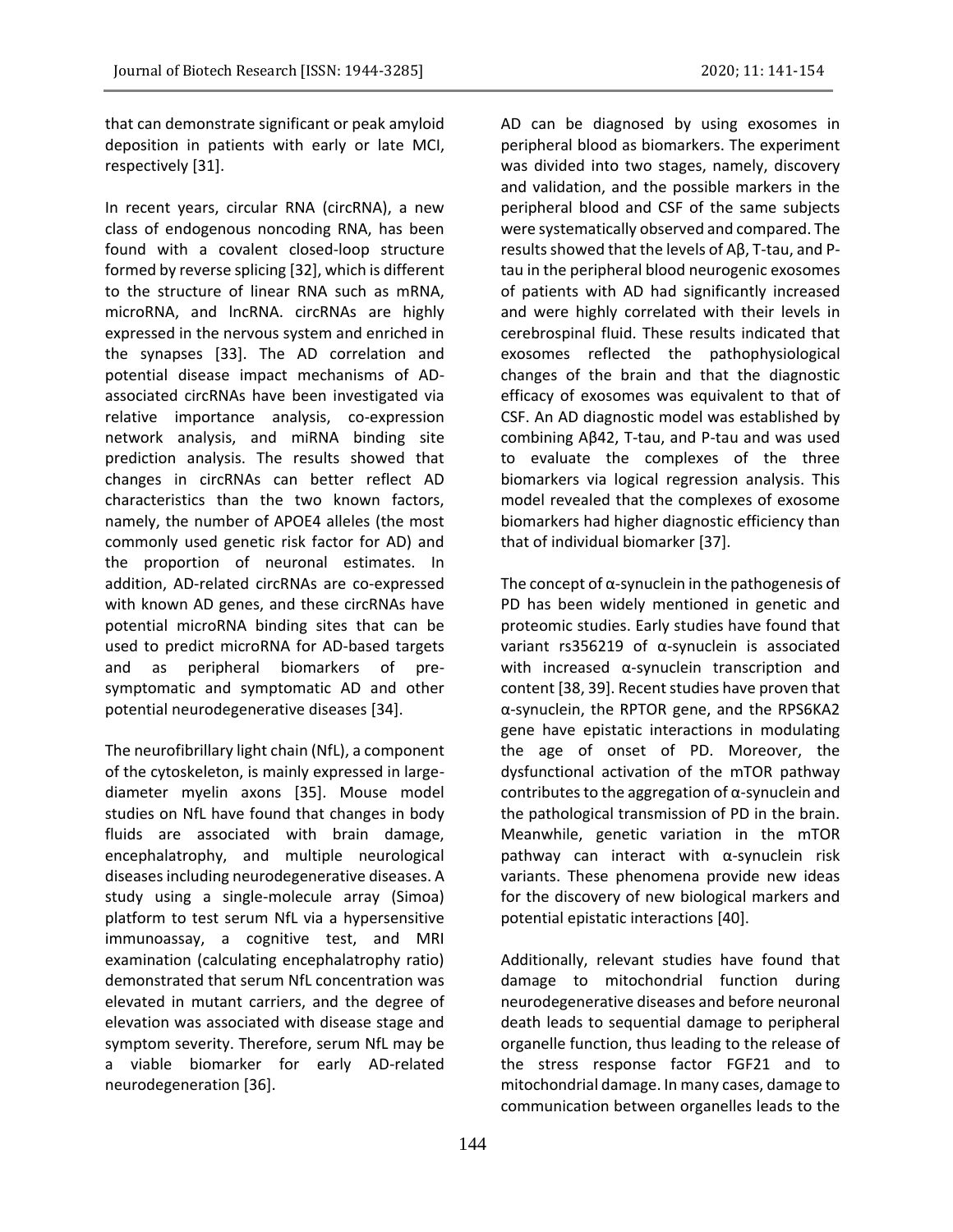emergence of stress responses, and chronic cellular stress has important implications in the occurrence of neurodegenerative diseases. Therefore, FGF21 is an important molecular marker for the early diagnosis of AD and PD [41].

Skin is the largest organ of the human body. It has a high degree of innervation and shares a common embryonic origin with the brain. Therefore, skin can be used as a reliable biomarker for the diagnosis of neurodegenerative diseases [42]. α-Synuclein aggregates are present in epidermal peripheral nerve endings and cutaneous appendages in patients with PD, while phosphorylated tau protein aggregates are present in skin fibroblasts in patients with AD [43]. The feasibility of applying misfolded cutaneous proteins as clinical diagnostic biomarkers for neurodegenerative diseases need to be further identified.

## **3. Diagnosis based on genetic testing and gene identification**

The distribution of the polymorphisms of the sporadic AD-predisposing gene APOEε4 in the population is associated with the risk of AD pathogenesis. Some studies have found that the AD risk of individuals with an APOEε4 allele is three times higher than that of noncarriers, whereas that of carriers with two APOEε4 alleles is 14 times higher [44]. Given the above correlation, gene detection can provide a reference for the diagnosis of AD. Relevant studies have shown that the BACE1-AS gene presents high specificity and high transcriptional activity in the brains of patients with AD [45]. Furthermore, the results of PCR product electrophoresis, gene sequencing, and target gene extraction illustrate that the BACE1-AS gene is of great value in the early diagnosis of AD [46].

In 1996, α-synuclein mutation was identified as the genetic etiology of PD. Since then, mutations in a variety of genes, such as parkin, DJ-1, PINK1, LRRK2, and ATP13A2, have been further identified via linkage reaction and site cloning, thus revealing the diversity of the causes of PD [47].

## **Progress in the development of drugs for ADand PD-based neurodegenerative diseases**

Given that the pathogenesis of neurodegenerative diseases has not been studied clearly, the treatment of these diseases has been a difficult problem. In recent years, with the rapid development of molecular biology, neurobiology, and behavioral science, studies on this group of diseases have made new discoveries. These findings not only provide abundant information for the elucidation of disease mechanisms, but also new ideas and action targets for finding corresponding therapeutic drugs [48, 49].

# **1. Progress of drug development research on AD**

Drugs for AD treatment are classified into four categories in accordance with the mechanisms of actions, which include acetylcholinesterase inhibitors (ACheIs), noncompetitive N-methyl-Daspartate (NMDA) receptor antagonists, and drugs acting on Aβ and tau proteins. At present, drugs in the first two categories, such as donepezil, galantamine, and rivastigmine from ACheIs, and memantine hydrochloride from noncompetitive NMDA receptor antagonists, are mainly applied in the clinic [50].

Current research has confirmed that intestinal flora imbalance is closely linked to autism, depression, PD, AD, and other diseases. A new understanding of the pathogenesis of AD has also been obtained that neuroinflammation induced by intestinal flora disorder is an important pathogenesis of AD. Sodium oligomannate capsule (GV-971) made from low-molecular acid oligosaccharides derived from marine brown algae extracts is the first new Chinese drug applied to target the brain–gut axis for the treatment of mild to moderate AD and improve cognitive function [51].

A second important pathological tau protein in the brains of patients with AD has been demonstrated to be zippered in an animal model for the first time. Neurological inflammatory response is completely eliminated in drug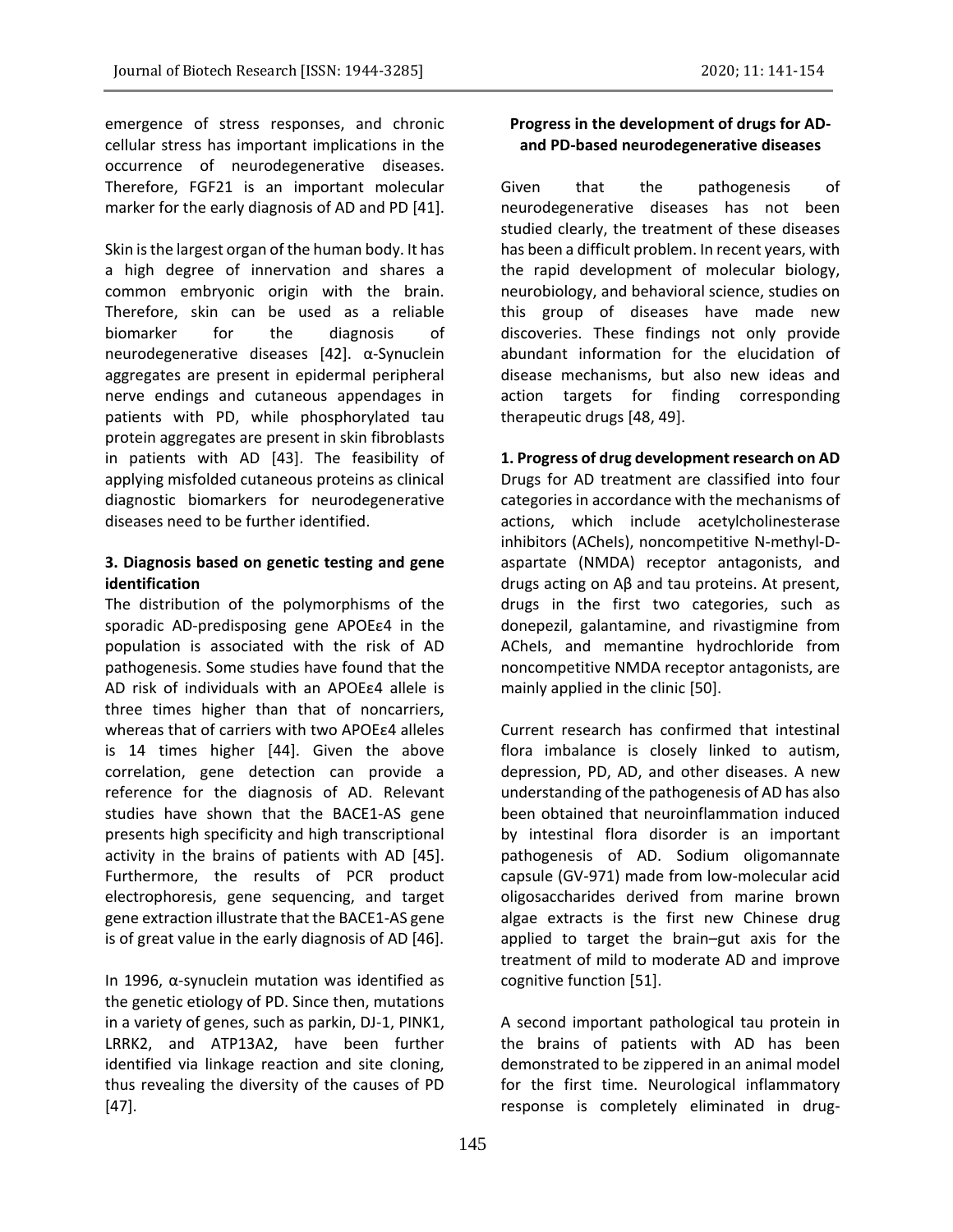treated tau mice via the blockage of the leukotriene pathway and the inflammatory process in the brain; this effect thus allows tau damage to be reversed [52]. Ziluton, a drug used to treat asthma by blocking 5-lipoxygenase to inhibit leukotriene formation, was first introduced in 1996 by Abbott Laboratories. It is now sold by Cornerstone Therapeutics Inc. under the brand names Zyflo and Zyflo CR, which are

indicated for asthma prevention and chronic treatment in adults and children 12 years and older.

In a phase II clinical trial, BAN2401, an anti-Aβ fibrin monoclonal antibody for the treatment of mild AD, was found to significantly clear Aβ plaques and decelerate cognitive decline [53].

Aβ-induced neurodegeneration is considered as the main pathological mechanism of AD, and inhibiting β production or promoting β clearance is one of the promising therapeutic strategies in anti-AD research [54]. Studies on APP/PS1 double transgenic AD mouse models and cells have revealed that the natural product arctigenin (ATG) from Arctium lappa (L.) can inhibit Aβ production by inhibiting the expression of β-site amyloid precursor protein cleavage enzyme 1 and promote Aβ clearance by inhibiting AKT/mTOR signaling and activating the AMPK/Raptor pathway. In addition, in AD mice, ATG can greatly reduce elderly plaques, hinder Aβ formation, and effectively alleviate memory impairment. These results indicate that ATG has considerable potential as an anti-AD drug [55].

*Ginkgo biloba* extract (GBE), a plant pharmaceutical preparation, has been widely used in the treatment of central nervous system diseases and cardiovascular diseases [56]. GBE can effectively alleviate the symptoms of AD by reducing Aβ formation and deposition and inhibiting Aβ neurotoxicity [57]; reducing tau protein phosphorylation [58, 59]; increasing acetylcholine levels [60]; providing antioxidant and mitochondrial function protection [61]; protecting the blood–brain barrier [62, 63]; exerting an antiapoptotic effect and promoting differentiation [64-66]; exhibiting an antiinflammatory effect [67]; maintaining endoplasmic reticulum homeostasis [68]; and showing anti-NMDAR effects [69].

Fucoidan has shown to exert a neuroprotective effect in an AD model of drosophila [70].

Human-induced neural progenitor cells (iNPCs) have been proven to effectively improve the cognitive function of AD mice by repairing the neural networks of the host hippocampus through functional integration. The existence of synaptic transmission between foreign and host neurons differentiated by neuroprecursor cells has been proven for the first time. In AD mice, iNPCs can be functionally integrated into the neural networks of the host hippocampus to repair damaged neural networks and improve synaptic plasticity, subsequently significantly improving learning and memory function. The above illustrates the feasibility of using iNPCs for AD cell replacement therapy and provides new strategies and directions for the treatment of AD [71].

Testosterone levels gradually decline in men with age. Low plasma testosterone level is a risk factor for poor cognitive function in old men and is significantly associated with the risk of AD in old men [72, 73]. In humans and rodents, testosterone depletion reduces cognitive performance, whereas supplementation with testosterone improves cognitive performance. Low testosterone levels in the brain and blood are associated with increased Aβ levels and those in the male brain are associated with the increased risk of developing AD [74]. Moreover, in AD, testosterone levels decrease before the appearance of cognitive impairment and neuropathological changes. Related data on patients with prostate cancer show that longterm androgen deprivation therapy is associated with the risk of cognitive impairment [75] and AD [76, 77]. At the same time, testosterone can counteract Aβ-induced mitochondrial dysfunction and increase mitochondrial energy generation under this pathological condition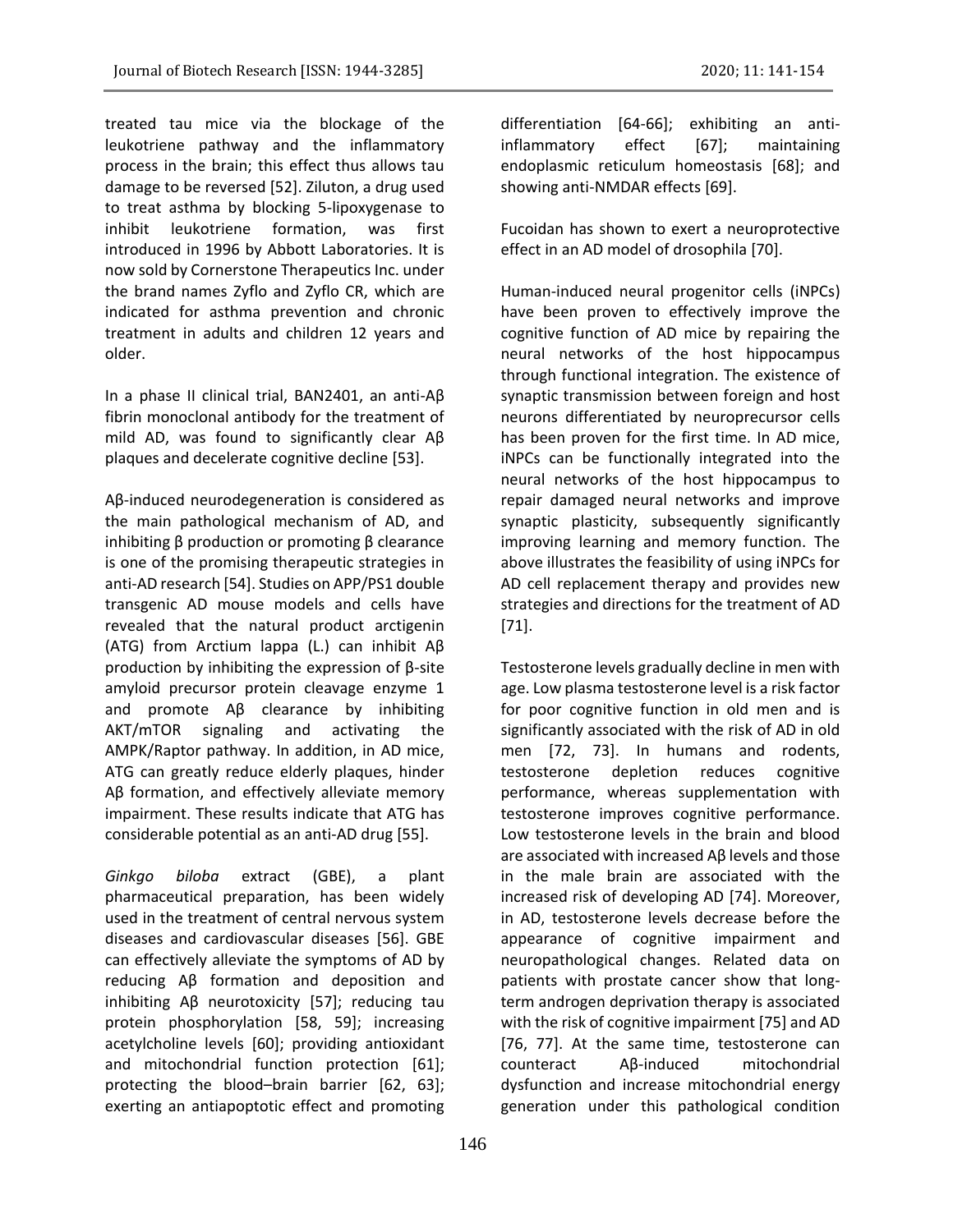[78]. A clinical evaluation of 265 subjects over the age of 60 showed that testosterone had a neuroprotective effect in patients with AD [79].

Intracranial administration can be achieved while alleviating AD symptoms by using an exosomepacked curcumin vector. Exosome-packed curcumin can efficiently penetrate the blood– brain barrier to enter brain tissue and inhibit tau phosphorylation and thus has great potential in targeted drug delivery for AD treatment and neurological recovery [80].

### **2. Progress of drug development research on PD**

Wild-type GCase might also be a potential therapeutic target. GBA1 gene mutation is the most common genetic risk factor for PD. GBA1 encodes GCase, which degrades the fatty molecule glucose ceramide (GC). C5aR1 is a protein component receptor from a small portion of the complement system (a part of the immune system) called C5a that drives inflammation in several different types of immune cells. The occurrence of neurodegenerative diseases begins with GBA1 gene mutation, which drives the extensive accumulation of GC in immune cells. Thus, the activity of GCase is closely related to neuronal function. Mutations associated with PD can render GBA1 dysfunctional and produce deformed GCase. These effects results in the accumulation of toxic proteins in neurons that produce dopamine [81]. Experiments on mice showed that the small molecule S-181 can cross the central nervous system to enhance the activity of wild-type GCase in brain tissues, reduce the accumulation of α-synuclein and GCase lipid substrates, and improve lysosomal dysfunction [82].

In mice, *Agaricus blazei* extract protects against rotenone-induced dopaminergic degeneration and apoptosis. It blocks the rotenone-mediated diminution of dopamine transporter (DAT) and vesicular monoamine transporter 2 (VMAT 2) expression, as well as the downregulation of Bcl-2 and the upregulation of Bax, caspase-3,-6,-8, and caspase-9. Some data indicate that *A. blazei* extract plays an important role in regulating the

expression and promoting apoptosis and antiapoptosis effects of DAT, VMAT2, and other proteins in PD. Therefore, *A. blazei* extract has a potential neuroprotective effect in PD therapy [83].

α-Synuclein aggregates and mitochondria have been identified as the major components of Lewy bodies [84, 85]. The inhibition of  $\alpha$ -synuclein aggregation and reduction in mitochondrial damage have become one of the key entry points for the treatment of neurodegenerative diseases, such as PD. Molecular chaperones interact dynamically with α-synuclein in vitro. Six highly dispersed molecular chaperones identify a typical sequence in the N-terminal and a segment around Tyr39 in α-synuclein to hinder the aggregation of α-synuclein at the atomic level. Models can be used to predict the changes in molecular chaperones, α-synuclein activity, or cell level and can then be applied in preventing and treating neurodegenerative diseases, such as PD. Moreover, molecular chaperones with protective effects on α-synuclein can be used to treat neurodegenerative diseases, such as PD [86]. α-Synuclein aggregation leads to Lewy body formation, which in turn induces PD [87]. However, α-synuclein is indispensable for the human body. It plays a key role in the regulation of DNA repair: α-synuclein and DNA damage response elements are confocal in human cells and mouse brains, thus helping promote nonhomologous end-connection responses. Accordingly, increased DNA double-strand breaks (DSBs) in mice with knocked out genes that express  $\alpha$ -synuclein can then be saved by the transfer of the human α-synuclein gene [88]. Meanwhile, α-synuclein aggregation in the cytoplasm reduces α-synuclein levels in the nucleus; this effect consequently increases DSBs and leads to programmed cell death through the loss of nuclear function. On the basis of the association of PD with DNA damage due to oxidative stress, a new approach has also been proposed: the provision of new therapeutic regimens for diseases caused by Lewy bodies via targeting ɑ-synuclein-mediated DNA repair mechanisms [89].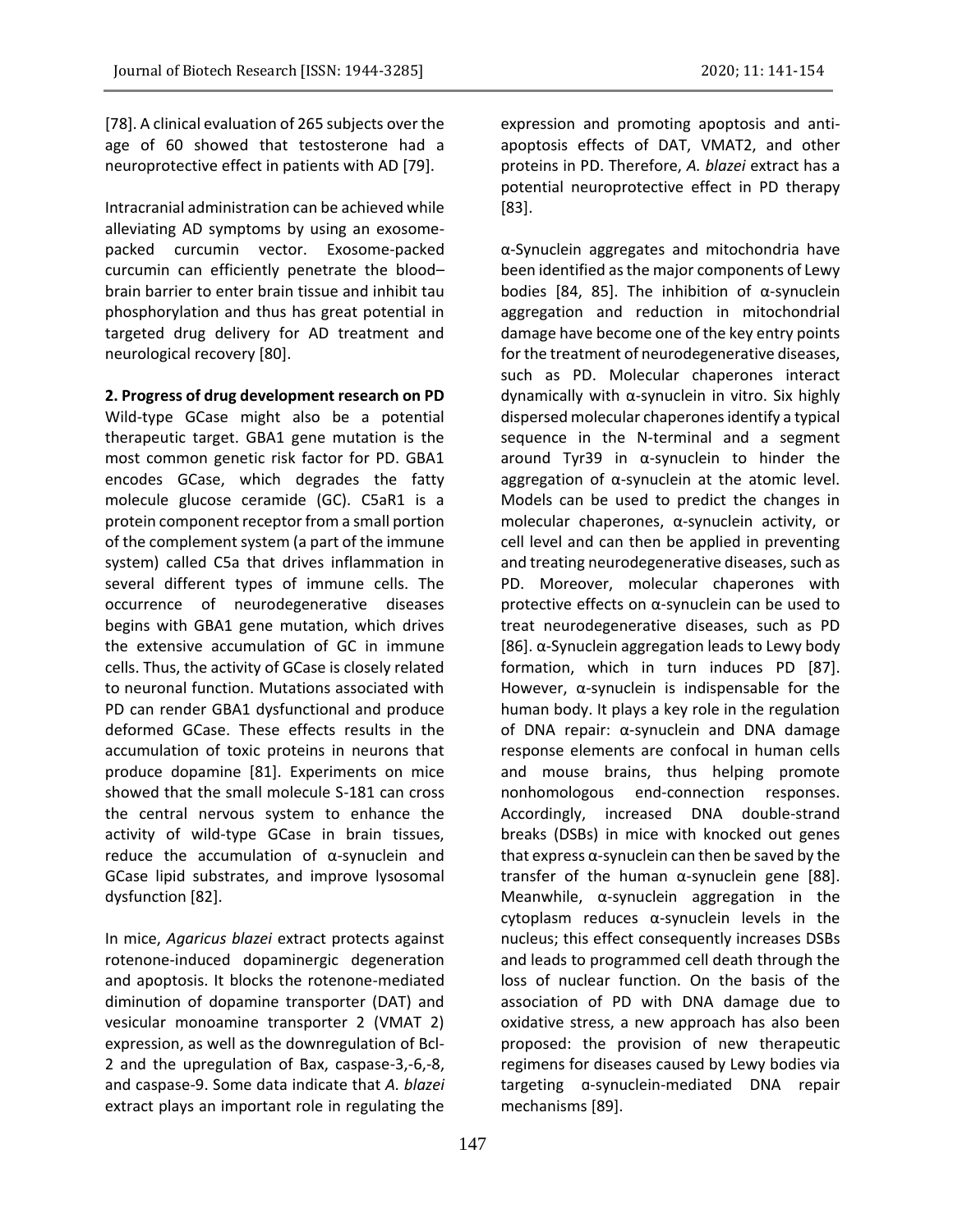In the early stage of PD, chronic inflammation occurs in the microglia in the brains of patients with PD due to the accumulation of  $α$ -synuclein [90, 91]. Some studies have found that the NLRP3 inflammasome is upregulated in the brain of patients, especially in areas where dopaminergic cells have been lost. The small-molecule inhibitor MCC950 can block the activation of the microglial inflammasome NLRP3 in the brain, thus reducing the inflammatory activity of microglia, preventing the loss of brain cells, and allowing neurons to function normally. These effects significantly improve motor function. Therefore, the NLRP3 inflammasome plays a key role in PDlike pathology. Therefore, this molecule is expected to be a viable therapeutic target for alleviating neurotoxic α-synuclein accumulation and dopaminergic neuronal damage [92].

SynuClean-D can bind closely to the protofibrils formed by α-synuclein. It exhibits a strong profibrotic decomposition activity that not only significantly reduces the aggregation of  $\alpha$ synuclein with A30P and H50Q variants in vitro but also prevents the misfolding and amplification of circulating α-synuclein. These effects subsequently effectively reduce the production of protofibrils and the number of Lewy bodies. After the release of the abnormal aggregation of  $\alpha$ -synuclein in the synapse, synuclean-D can also restore synaptic motor activity [93]. Thus, SynuClean-D is expected to be used as a new molecule for PD therapy.

Sirtuin, an NAD<sup>+</sup>-dependent histone deacetylase, is thought to have protective effects on agingrelated diseases, such as cardiovascular, cerebrovascular, and neurodegenerative diseases. Given that the seven different subtypes of SIRT2 proteins promote neurodegenerative diseases, such as AD, PD, and HD, SIRT2 inhibitors have neuroprotective effects [94]. Resveratrol (RSV) is a natural polyphenolic compound with antioxidant, anticancer, anti-inflammatory, and antiaging properties. RSV acts as an antioxidant by enhancing antioxidant enzymes through the blood–brain barrier. It is also involved in SIRT1 mediated longevity extension activity, which in

turn reduces glial activation and contributes to increasing hippocampal neurogenesis. RSV can also reduce amyloid precursor protein expression and improve spatial working memory. Given that RSV is an antioxidant, it can be used safely as an oral drug [95].

IP6 has a neuroprotective effect on 6-OHDAinduced dopaminergic cell damage. Its protective effects may be associated with mitochondrial alterations and the induction of apoptotic pathways, the downregulation of calcium levels, and the aggregation of α-synaptic nuclear proteins [96]. IP6 is considered as an alternative therapy for neurodegenerative diseases due to its capability to cross the blood–brain barrier of brain tissue [97].

### **Discussion**

This review mainly presents the diagnostic system of AD and PD in neurodegenerative diseases and the progress of drug development research on AD and PD (Figure 1). AD and PD can be diagnosed on the basis of three aspects including internationally common clinical diagnostic criteria, new biomarkers, and genetic testing and identification. The clinical diagnostic criteria for AD cited in this review were coestablished in 2014 by IWG and NIA-AA and can well define the clinical phenotype of AD and increase the specificity of AD diagnosis. The PD clinical diagnostic criteria mentioned in this review are included in the latest revised version published by the MDS. Moreover, new biomarkers have considerably improved the diagnostic level of neurodegenerative diseases. In addition to characteristic CSF presentations, such as decreased Aβ and elevated total tau and P-tau, found in studies on AD biomarkers, the presence of 18F-FDG PET and 18F-AV-45 PET can also reflect the occurrence of AD. Biomarkers, such as circRNA, NfL, and exosomes, have been shown to provide a reliable basis for the diagnosis of AD. CircRNAs, a new class of endogenous noncoding RNA, can be used as markers of AD because of their high expression in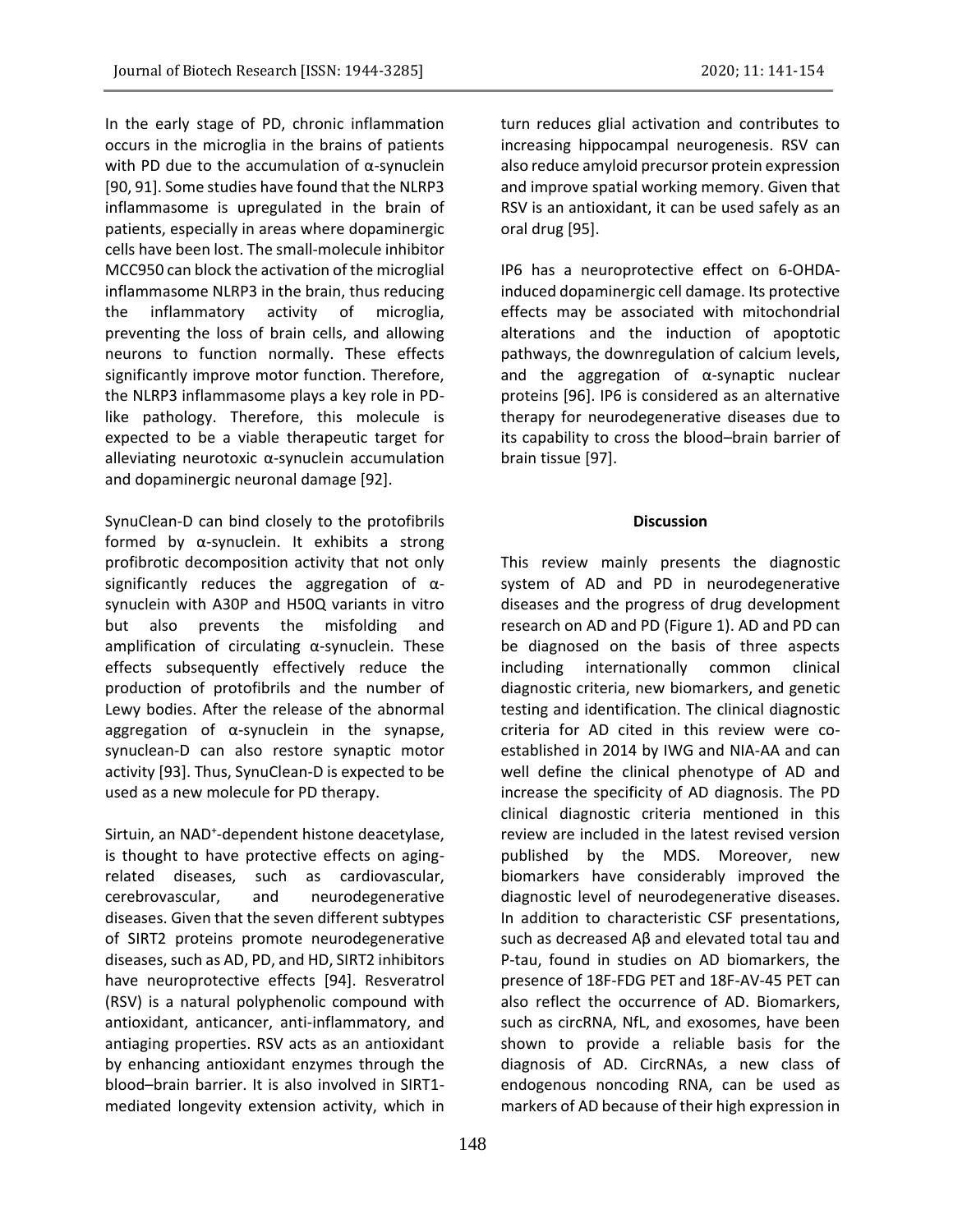

**Figure 1.** Diagnosis and Drug Development of AD and PD.

the nervous system, enrichment in synapses, and co-expression with known AD genes. Thus, their changes can well reflect the characteristics of AD. NfL is an integral part of the cytoskeleton, and relevant experimental results have shown that NfL in body fluid can be used as a viable biomarker in the diagnosis of AD. In recent years, studies on exosomes have also provided a new idea for the diagnosis of AD. The levels of Aβ, Ttau, and P-tau in neurogenic exosomes in the peripheral blood of patients with AD are significantly increased and highly correlated with their levels in CSF. Exosomes in peripheral blood can reflect the pathophysiological changes of the brain, and their diagnostic efficacy is equivalent to that of CSF and higher than that of individual biomarkers. The concept of  $\alpha$ -synuclein has been widely mentioned in studies on PD biomarkers, and abnormalities in the function of  $\alpha$ -synuclein can lead to Lewy body disease and production. Given that Lewy body production is known as the main cause of PD, pathological changes in  $\alpha$ synuclein, as a biomarker of PD, can be used for the diagnosis of PD. Additionally, the dysfunctional activation of the mTOR pathway contributes to the aggregation and pathological transmission of α-synuclein in the brain. The interaction between the mTOR pathway and  $\alpha$ synuclein provides new ideas for the discovery of new biomarkers and potential epistatic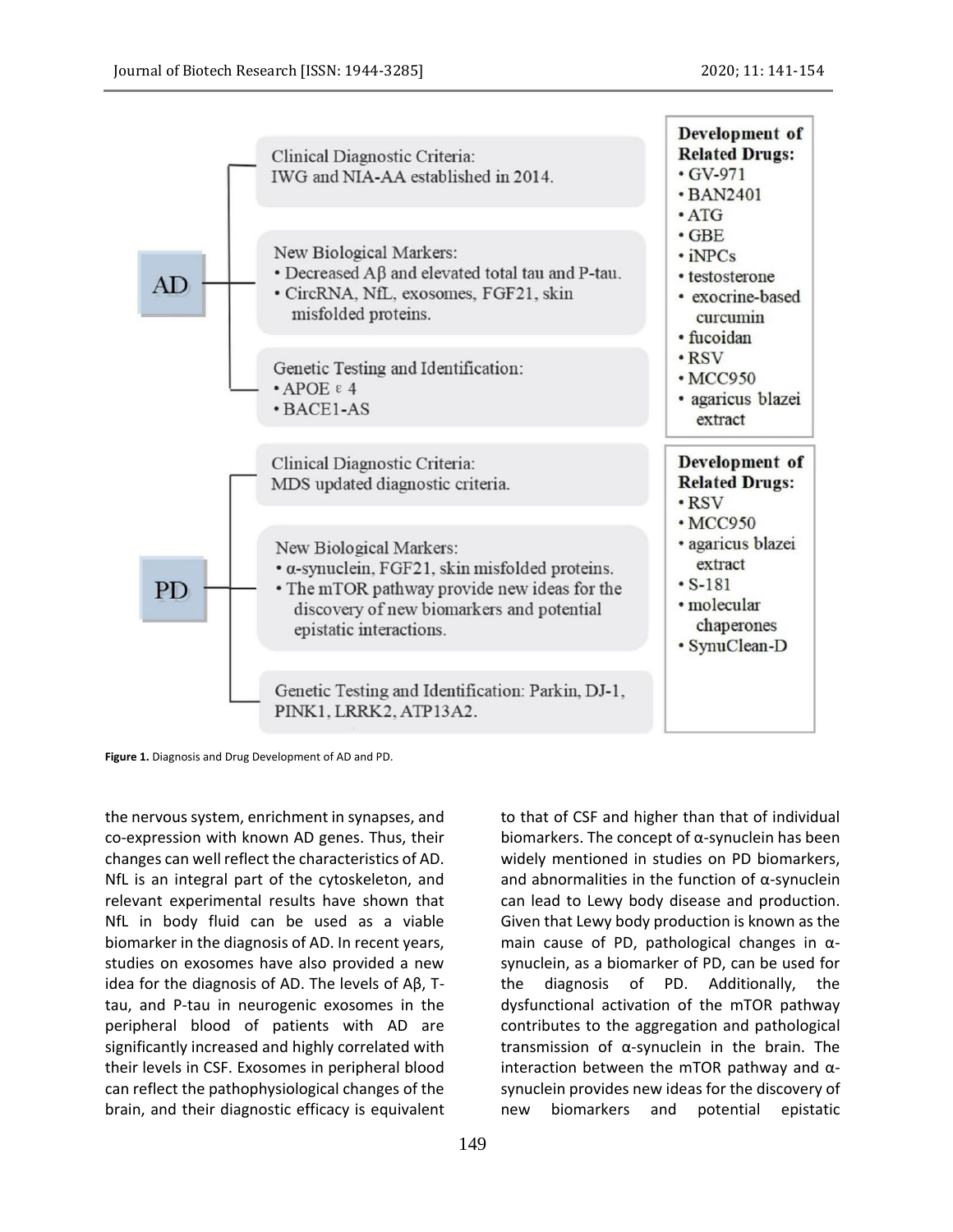interactions between biomarkers in PD. Meanwhile, stress response factor FGF21 and misfolded skin proteins can be used as the biomarkers of neurodegenerative diseases, such as AD and PD. Damage to mitochondrial function leads to the release of stress response factor FGF21, and chronic cell stress has an important effect on the occurrence of neurodegenerative diseases. Therefore, stress response factor FGF21 is an important molecular marker for the early diagnosis of diseases, such as AD and PD. α-Synuclein aggregates are present in epidermal peripheral nerve endings and cutaneous appendages in patients with PD, and phosphorylated tau protein aggregates are present in skin fibroblasts in patients with PD. These phenomena further demonstrate the feasibility of using misfolded skin proteins as biomarkers for the clinical diagnosis of neurodegenerative diseases. In addition to basic clinical diagnostic criteria and new biological markers, the testing and identification of relevant genes can provide a reliable basis for the diagnosis of neurodegenerative diseases. The distribution of APOEε4 gene polymorphism in the population is associated with the risk of AD pathogenesis and carrying high numbers of APOEε4 alleles is associated with the increased risk of developing AD dementia. The high specificity and transcription of the BACE1-AS gene in the brains of patients with AD suggest that BACE1-AS gene detection may provide a basis for the diagnosis of AD. In addition, mutations in a variety of genes, such as parkin, DJ-1, PINK1, LRRK2, and ATP13A2, generated through linked reaction and site cloning techniques cause PD.

Given that the pathogenesis of neurodegenerative diseases has not been clearly studied, the treatment of such diseases has become a difficult problem. Currently circulating drugs in the market can only play a role in mitigation and improvement but cannot achieve a curative effect. In recent years, research on neurodegenerative diseases has provided new ideas and action targets for finding corresponding therapeutic drugs(Figure 2). The most commonly

used drugs for relieving the symptoms of AD are ACheIs and NMDA receptor antagonists. GV-971, which targets the brain–gut axis, has become a new drug for AD treatment. It is suitable for the treatment of patients with mild to moderate AD and provides new ideas for the pathogenesis of AD. A phase II clinical trial demonstrated that in mild AD, the BAN2401 antibody significantly clears Aβ plaques and slows cognitive decline. Aβ-induced neurodegeneration is a well-known pathogenesis of AD, and ATG can effectively alleviate memory impairment in AD mice by inhibiting Aβ production. GBE, a variety of plant medicine, can effectively relieve the symptoms of AD through many ways. Moreover, iNPCs can repair the hippocampal neural loop in AD mice through functional integration. This effect can effectively improve the cognitive function of mice and then relieve AD symptoms. The neuroprotective effects of related drugs have been used to prevent or relieve AD symptoms. Fucoidan has a neuroprotective effect in a drosophila AD model, and testosterone has neuroprotective effects in AD patients. Exosomepacked curcumin can efficiently penetrate the blood–brain barrier to enter brain tissue and inhibit tau phosphorylation. Thus, this treatment modality has great potential in targeted drug delivery for the treatment of AD and neurological recovery. The analysis of a large number of experimental results has shown that wild-type GCase may also be a potential therapeutic target and that the small molecule S-181 can cross the central nervous system, thereby enhancing the activity of wild-type GCase in brain tissues, reducing the accumulation of  $\alpha$ -synuclein and GCase lipid substrates, and improving lysosomal dysfunction. *A. blazei* extract protects against rotenone-induced dopaminergic degeneration and apoptosis in mice. Molecular chaperones can interact dynamically with α-synuclein in vitro and at the atomic level. This interaction, in turn, hinders the aggregation of α-synuclein and contributes to the prevention and treatment of PD. Given that α-synuclein is indispensable for the body, PD can be treated by targeting  $α$ synuclein-mediated DNA repair mechanisms. Moreover, the NLRP3 inflammasome reduces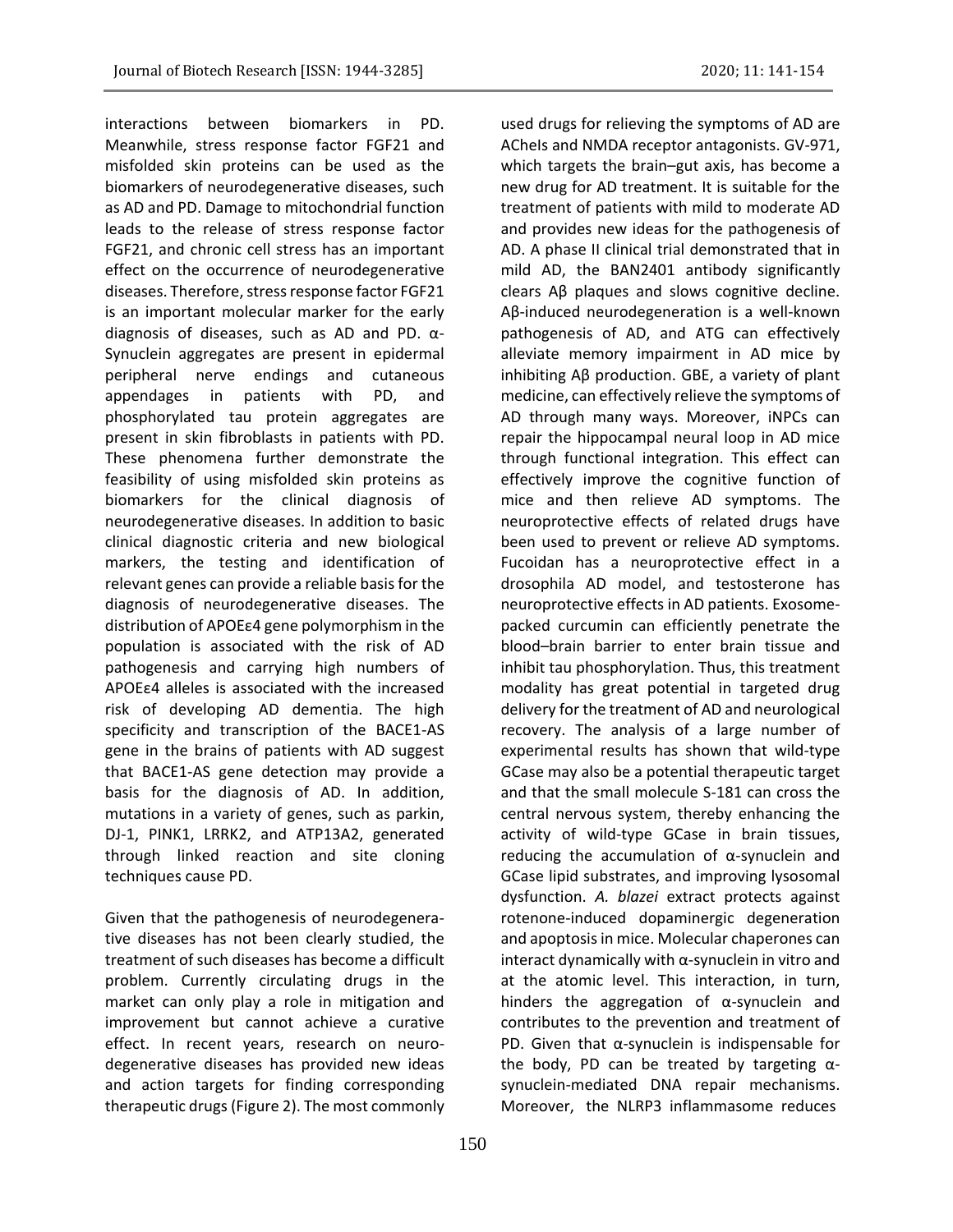

**Figure 2.** Advances in the development of drugs for neurodegenerative diseases such as AD and PD.

inflammatory activity in microglia, blocks brain cell loss, and reduces neurotoxic α-synuclein accumulation and dopaminergic neuronal damage. SynuClean-D can not only restore synaptic motor activity, but also prevent the misfolding and circulating amplification of αsynuclein and subsequently effectively reduce the production of primary fibers and reduce the number of Lewy bodies to alleviate PD symptoms. The SIRT2 protein promotes neurodegenerative diseases, such as AD, PD, and HD. Thus, SIRT2 inhibitors have neuroprotective effects. IP6 is also considered an alternative therapy for neurodegenerative diseases because it can cross the blood–brain barrier of brain tissue.

#### **Conclusion**

This systematic review shows that existing international diagnostic standards are constantly updated along with research on AD/PD. The diagnostic standards for AD and PD can be combined with other auxiliary methods to clarify diagnostic steps, increase diagnostic efficiency, and decrease diagnostic error rates. This review also lists a series of new drugs, which need to be further researched, for neurodegenerative diseases. These drugs provide new ideas for research on neurodegenerative diseases, the development of new drugs, and the establishment of drug targets.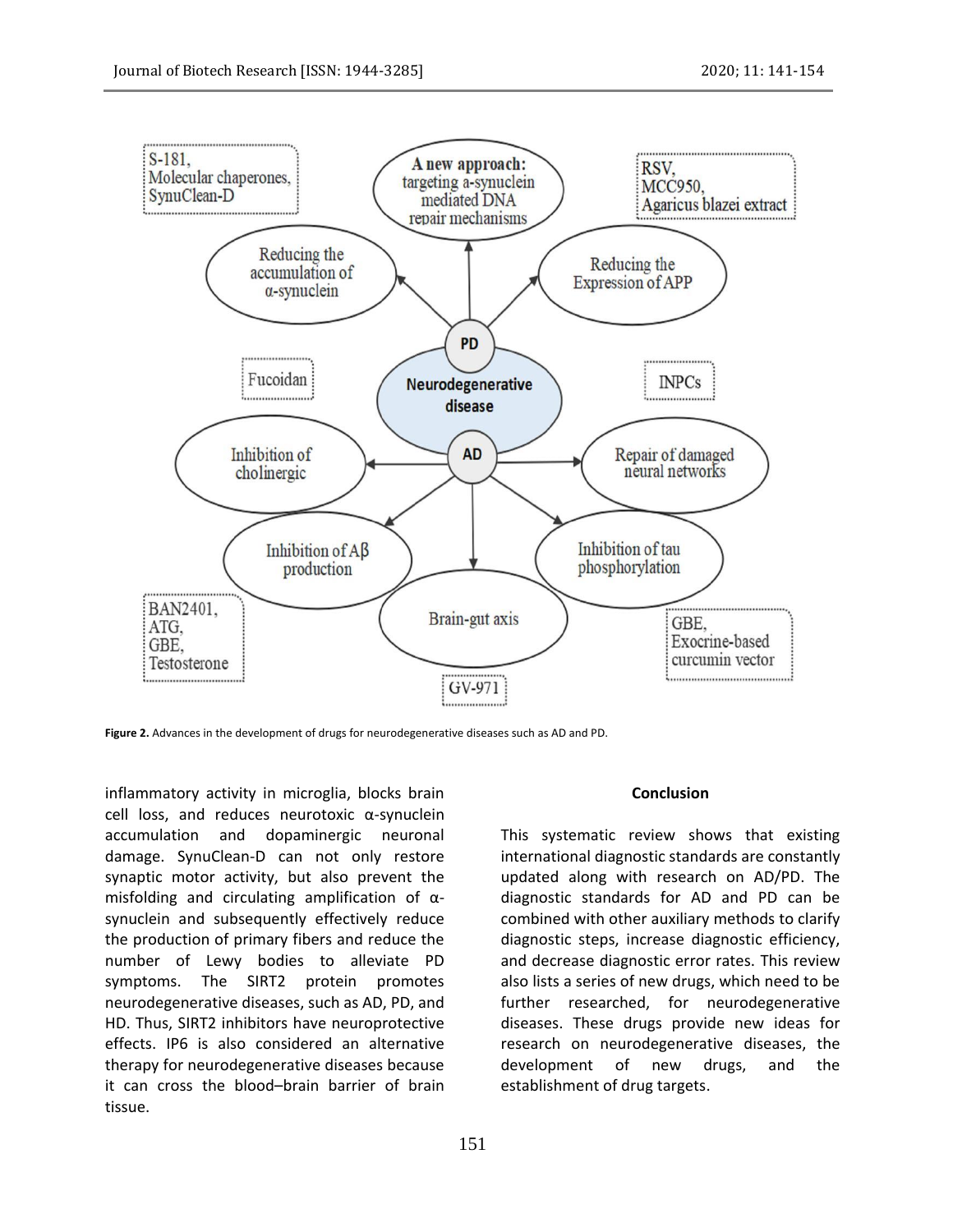### **Acknowledgement**

This work was supported by The National Nature Science Foundation of China (Grant No. 81860653), The Science and Technology Foundation of Guizhou Province (No.(2017)1218 and No.(2019)1462), The Science and Technology Foundation of Shaanxi Province (2020JM-550 and 2020JM-545), Open Project Foundation of Key Laboratory of noncoding RNA and drugs in Universities of Sichuan Province (FB19-01), The Science and Technology Foundation of Zunyi (No. (2017)27, (2017)36, (2017)53, and (2017)29), The Science and Technology Project of Zunyi City Huichuan District (No. (2017)12), The Research Start up Foundation of Zunyi Medical university (No.F-905), Open project Shaanxi Engineering and Technological Research Center for Conversation and Utilization of Regional Biological Resources (sxgczx-2019-02), Initial Scientific Research Fund of Yan'an University (YDBK201850), and Research Program of Yan'an University (YDZ2019-09).

#### **References**

- 1. Kovacs GG. 2019. Molecular pathology of neurodegenerative diseases: principles and practice. J Clin Pathol. 72(11):725-735.
- 2. Cuadrado A, Rojo AI, Wells G, *et al*. 2019. Therapeutic targeting of the NRF2 and KEAP1 partnership in chronic diseases. Nat Rev Drug Discov. 18(4):295-317.
- 3. Karssemeijer EGA, Aaronson JA, Bossers WJ, Smits T, Olde Rikkert MGM, Kessels RPC. 2017. Positive effects of combined cognitive and physical exercise training on cognitive function in older adults with mild cognitive impairment or dementia: A meta-analysis. Ageing Res Rev. 40:75-83.
- 4. Tiwari S, Atluri V, Kaushik A, Yndart A, Nair M. 2019. Alzheimer's disease: pathogenesis, diagnostics, and therapeutics. Int J Nanomedicine. 14:5541-5554.
- 5. Maulucci F, Benninger D, Démonet JF, *et al*. 2017. Neurologie [Neurology]. Rev Med Suisse. 13(544-545):79-83.
- 6. Stern Y. 2012. Cognitive reserve in ageing and Alzheimer's disease. Lancet Neurol. 11(11):1006-1012.
- 7. Gao LB, Yu XF, Chen Q, Zhou D. 2016. Alzheimer's Disease therapeutics: current and future therapies. Minerva Med. 107(2):108-113.
- 8. Wagle Shukla A, Zeilman P, Fernandez H, Bajwa JA, Mehanna R. 2017. DBS Programming: An Evolving Approach for Patients with Parkinson's Disease. Parkinsons Dis. 2017:8492619.
- 9. Bonifati V. 2014. Genetics of Parkinson's disease--state of the art, 2013. Parkinsonism Relat Disord. 20 Suppl 1:S23-S28.
- 10. Radhakrishnan DM, Goyal V. 2018. Parkinson's disease: A review. Neurol India. 66(Supplement):S26-S35.
- 11. https://apps.who.int/gho/data/node.dementia
- 12. Reich SG, Savitt JM. 2019. Parkinson's Disease. Med Clin North Am. 103(2):337-350.
- 13. Livingston G, Sommerlad A, Orgeta V, *et al*. 2017. Dementia prevention, intervention, and care. Lancet. 390(10113):2673- 2734.
- 14. Horvath A, Szucs A, Csukly G, Sakovics A, Stefanics G, Kamondi A. 2018. EEG and ERP biomarkers of Alzheimer's disease: a critical review. Front Biosci (Landmark Ed). 23:183-220.
- 15. Thal DR, Walter J, Saido TC, Fändrich M. 2015. Neuropathology and biochemistry of Aβ and its aggregates in Alzheimer's disease. Acta Neuropathol. 129(2):167-182.
- 16. Lane CA, Hardy J, Schott JM. 2018. Alzheimer's disease. Eur J Neurol. 25(1):59-70.
- 17. Pomeraniec IJ, Bond AE, Lopes MB, Jane JA Sr. 2016. Concurrent Alzheimer's pathology in patients with clinical normal pressure hydrocephalus: correlation of high-volume lumbar puncture results, cortical brain biopsies, and outcomes. J Neurosurg. 124(2):382-388.
- 18. Zenaro E, Piacentino G, Constantin G. 2017. The blood-brain barrier in Alzheimer's disease. Neurobiol Dis. 107:41-56.
- 19. Villain N, Dubois B. 2019. Alzheimer's Disease Including Focal Presentations. Semin Neurol. 39(2):213-226.
- 20. Dubois B, Feldman HH, Jacova C, *et al*. 2014. Advancing research diagnostic criteria for Alzheimer's disease: the IWG-2 criteria[J]. The Lancet Neurology. 13(6): 614-6.
- 21. Kalaria RN. 2016. Neuropathological diagnosis of vascular cognitive impairment and vascular dementia with implications for Alzheimer's disease. Acta Neuropathol. 131(5):659-685.
- 22. Louie R. 2019. The 2018 NIA-AA research framework: Recommendation and comments. Alzheimers Dement. 15(1):182-183.
- 23. Sweeney MD, Sagare AP, Zlokovic BV. 2018. Blood-brain barrier breakdown in Alzheimer disease and other neurodegenerative disorders. Nat Rev Neurol. 14(3):133-150.
- 24. Postuma RB, Berg D, Stern M, *et al*. 2015. MDS clinical diagnostic criteria for Parkinson's disease. Mov Disord. 30(12):1591-1601.
- 25. Evers LJW, Krijthe JH, Meinders MJ, Bloem BR, Heskes TM. 2019. Measuring Parkinson's disease over time: The real-world within-subject reliability of the MDS-UPDRS. Mov Disord. 34(10):1480-1487.
- 26. Bočková M, Rektor I. 2019. Impairment of brain functions in Parkinson's disease reflected by alterations in neural connectivity in EEG studies: A viewpoint. Clin Neurophysiol. 130(2):239-247.
- 27. Aguayo S, Schuh CMAP, Vicente B, Aguayo LG. 2018. Association between Alzheimer's Disease and Oral and Gut Microbiota: Are Pore Forming Proteins the Missing Link? J Alzheimers Dis. 65(1):29-46.
- 28. Jack CR Jr, Bennett DA, Blennow K, *et al*. 2018. NIA-AA Research Framework: Toward a biological definition of Alzheimer's disease. Alzheimers Dement. 14(4):535-562.
- 29. Bondi MW, Edmonds EC, Salmon DP. 2017. Alzheimer's Disease: Past, Present, and Future. J Int Neuropsychol Soc. 23(9-10):818-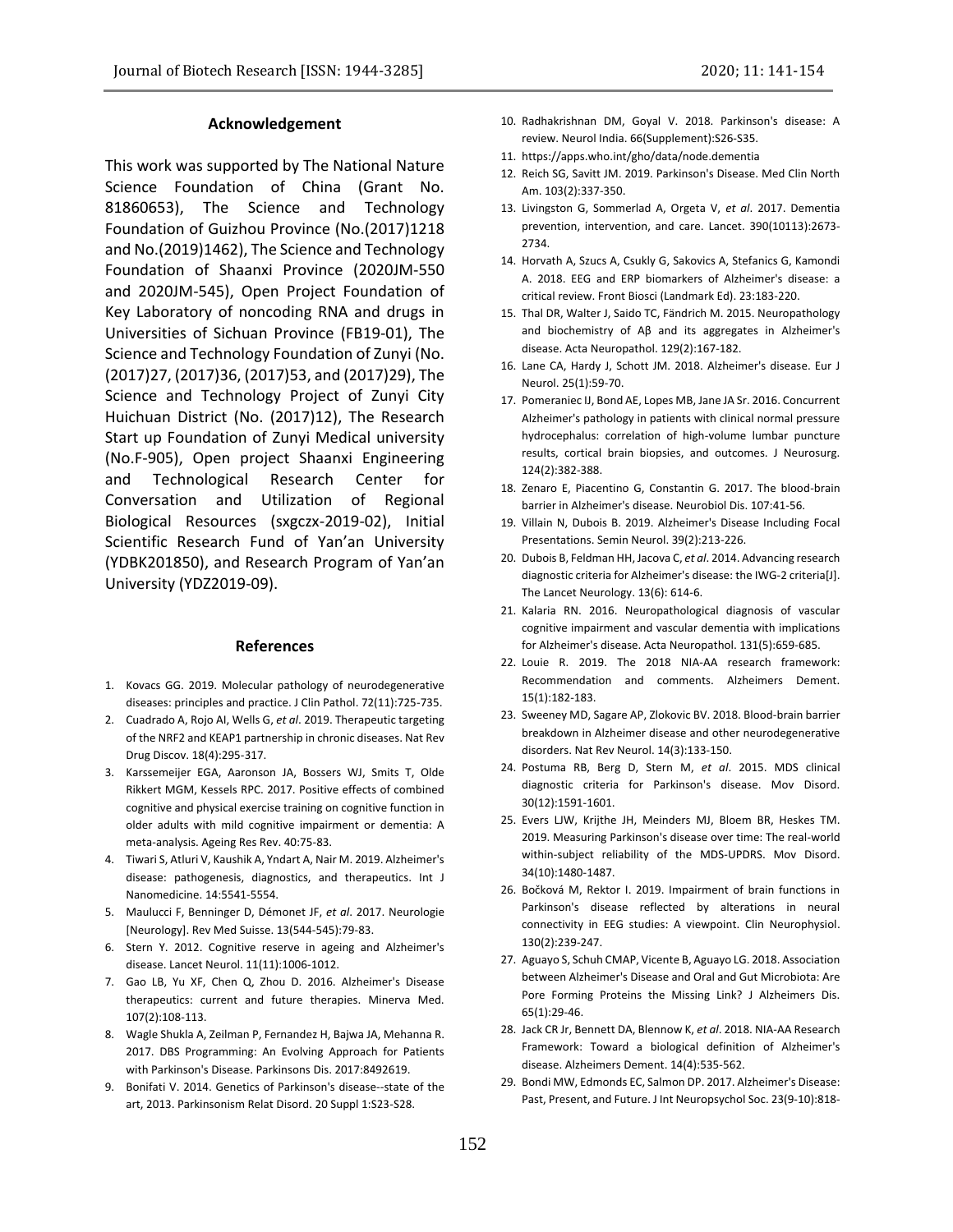831.

- 30. Wang X, Tang Y, Han Y. 2015. Evolution of diagnostic criteria for Alzheimer's disease. Journal of medical postgraduates. 28 (02): 195-198
- 31. Mantzavinos V, Alexiou A. 2017. Biomarkers for Alzheimer's Disease Diagnosis. Curr Alzheimer Res. 14(11):1149-1154.
- 32. Akhter R. 2018. Circular RNA and Alzheimer's Disease. Adv Exp Med Biol. 1087:239-243.
- 33. Dube U, Del-Aguila JL, Li Z, *et al*. 2019. An atlas of cortical circular RNA expression in Alzheimer disease brains demonstrates clinical and pathological associations. Nat Neurosci. 22(11):1903-1912.
- 34. Fuchs J, Tichopad A, Golub Y, *et al*. 2008. Genetic variability in the SNCA gene influences α-synuclein levels in the blood and brain. FASEB J. 22(5):1327-1334.
- 35. Evers KS, Atkinson A, Barro C, *et al*. 2018. Neurofilament as Neuronal Injury Blood Marker in Preeclampsia. Hypertension. 71(6):1178-1184.
- 36. Preische O, Schultz SA, Apel A, *et al*. 2019. Serum neurofilament dynamics predicts neurodegeneration and clinical progression in presymptomatic Alzheimer's disease. Nat Med. 25(2):277- 283.
- 37. Jia L, Qiu Q, Zhang H, *et al*. 2019. Concordance between the assessment of Aβ42, T-tau, and P-T181-tau in peripheral blood neuronal-derived exosomes and cerebrospinal fluid. Alzheimers Dement. 15(8):1071-1080.
- 38. Mata IF, Shi M, Agarwal P, *et al*. 2010. SNCA variant associated with Parkinson disease and plasma alpha-synuclein level. Arch Neurol. 67(11):1350-1356.
- 39. Minakaki G, Menges S, Kittel A, *et al*. 2018. Autophagy inhibition promotes SNCA/alpha-synuclein release and transfer via extracellular vesicles with a hybrid autophagosome-exosomelike phenotype. Autophagy. 14(1):98-119.
- 40. Fernández-Santiago R, Martín-Flores N, Antonelli F, *et al*. 2019. SNCA and mTOR Pathway Single Nucleotide Polymorphisms Interact to Modulate the Age at Onset of Parkinson's Disease. Mov Disord. 34(9):1333-1344.
- 41. Restelli LM, Oettinghaus B, Halliday M, *et al*. 2018. Neuronal Mitochondrial Dysfunction Activates the Integrated Stress Response to Induce Fibroblast Growth Factor 21. Cell Rep. 24(6):1407-1414.
- 42. Hauw JJ, Haïk S, Duyckaerts C. 2015. La transconformation protéique, nouveau paradigme en neurologie [Spreading of protein misfolding: A new paradigm in neurology]. Rev Neurol (Paris). 171(12):825-831.
- 43. Ma LY, Liu GL, Wang DX, Zhang MM, Kou WY, Feng T. 2019. Alpha-Synuclein in Peripheral Tissues in Parkinson's Disease. ACS Chem Neurosci. 10(2):812-823.
- 44. Wang X, Wang J, He Y, *et al*. 2015. Apolipoprotein E ε4 Modulates Cognitive Profiles, Hippocampal Volume, and Resting-State Functional Connectivity in Alzheimer's Disease. J Alzheimers Dis. 45(3):781-795.
- 45. Zhang W, Zhao H, Wu Q, Xu W, Xia M. 2018. Knockdown of BACE1-AS by siRNA improves memory and learning behaviors in Alzheimer's disease animal model. Exp Ther Med. 16(3):2080- 2086.
- 46. Guix FX, Sartório CL, Ill-Raga G. 2019. BACE1 Translation: At the

Crossroads Between Alzheimer's Disease Neurodegeneration and Memory Consolidation. J Alzheimers Dis Rep. 3(1):113-148.

- 47. Ferrante M, Conti GO. 2017. Environment and Neurodegenerative Diseases: An Update on miRNA Role. Microrna. 6(3):157-165.
- 48. Briggs R, Kennelly SP, O'Neill D. 2016. Drug treatments in Alzheimer's disease. Clin Med (Lond). 16(3):247-253.
- 49. Reich SG, Savitt JM. 2019. Parkinson's Disease. Med Clin North Am. 103(2):337-350.
- 50. Mangialasche F, Solomon A, Winblad B, Mecocci P, Kivipelto M. 2010. Alzheimer's disease: clinical trials and drug development. Lancet Neurol. 9(7):702-716.
- 51. Takeda S. 2019. Progression of Alzheimer's disease, tau propagation, and its modifiable risk factors. Neurosci Res. 141:36-42.
- 52. Giannopoulos PF, Chiu J, Praticò D. 2019. Learning Impairments, Memory Deficits, and Neuropathology in Aged Tau Transgenic Mice Are Dependent on Leukotrienes Biosynthesis: Role of the cdk5 Kinase Pathway. Mol Neurobiol. 56(2):1211-1220.
- 53. Logovinsky V, Satlin A, Lai R, *et al*. 2016. Safety and tolerability of BAN2401--a clinical study in Alzheimer's disease with a protofibril selective Aβ antibody. Alzheimers Res Ther. 8(1):14.
- 54. Oboudiyat C, Glazer H, Seifan A, Greer C, Isaacson RS. 2013. Alzheimer's disease. Semin Neurol. 33(4):313-329.
- 55. Zhu Z, Yan J, Jiang W, *et al*. 2013. Arctigenin effectively ameliorates memory impairment in Alzheimer's disease model mice targeting both β-amyloid production and clearance. J Neurosci. 33(32):13138-13149.
- 56. Montes P, Ruiz-Sanchez E, Rojas C, Rojas P. 2015. Ginkgo biloba Extract 761: A Review of Basic Studies and Potential Clinical Use in Psychiatric Disorders. CNS Neurol Disord Drug Targets. 14(1):132-149.
- 57. Ma YW, Fan YC, Jiang XJ, Guo MJ, Lu B. 2010. Effect of ginkgolide B on cholesterol and apoE4 co-treatment of hippocampal neuronal app. Journal of Clinical and Experimental Pathology. 26(03):345-347.
- 58. Zeng K, Li M, Hu J, *et al*. 2018. *Ginkgo biloba* Extract EGb761 Attenuates Hyperhomocysteinemia-induced AD Like Tau Hyperphosphorylation and Cognitive Impairment in Rats. Curr Alzheimer Res. 15(1):89-99.
- 59. Kwon KJ, Lee EJ, Cho KS, Cho DH, Shin CY, Han SH. 2015. *Ginkgo biloba* extract (Egb761) attenuates zinc-induced tau phosphorylation at Ser262 by regulating GSK3β activity in rat primary cortical neurons. Food Funct. 6(6):2058-2067.
- 60. Wang HY, Shi JH, Wang Y, Zhang Y. 2012. Effect of *Ginkgo biloba* on the activity and expression of acetylcholinesterase in rat cortex. Shi Zhenguo traditional Chinese medicine. 23(01):142- 143.
- 61. Feng X, Zhang L, Zhu H. 2009. Comparative anticancer and antioxidant activities of different ingredients of *Ginkgo biloba* extract (EGb 761). Planta Med. 75(8):792-796.
- 62. Wan W, Cao L, Liu L, *et al*. 2015. Aβ(1-42) oligomer-induced leakage in an in vitro blood-brain barrier model is associated with up-regulation of RAGE and metalloproteinases, and downregulation of tight junction scaffold proteins. J Neurochem. 134(2):382-393.
- 63. Feng Z, Sun Q, Chen W, Bai Y, Hu D, Xie X. 2019. The